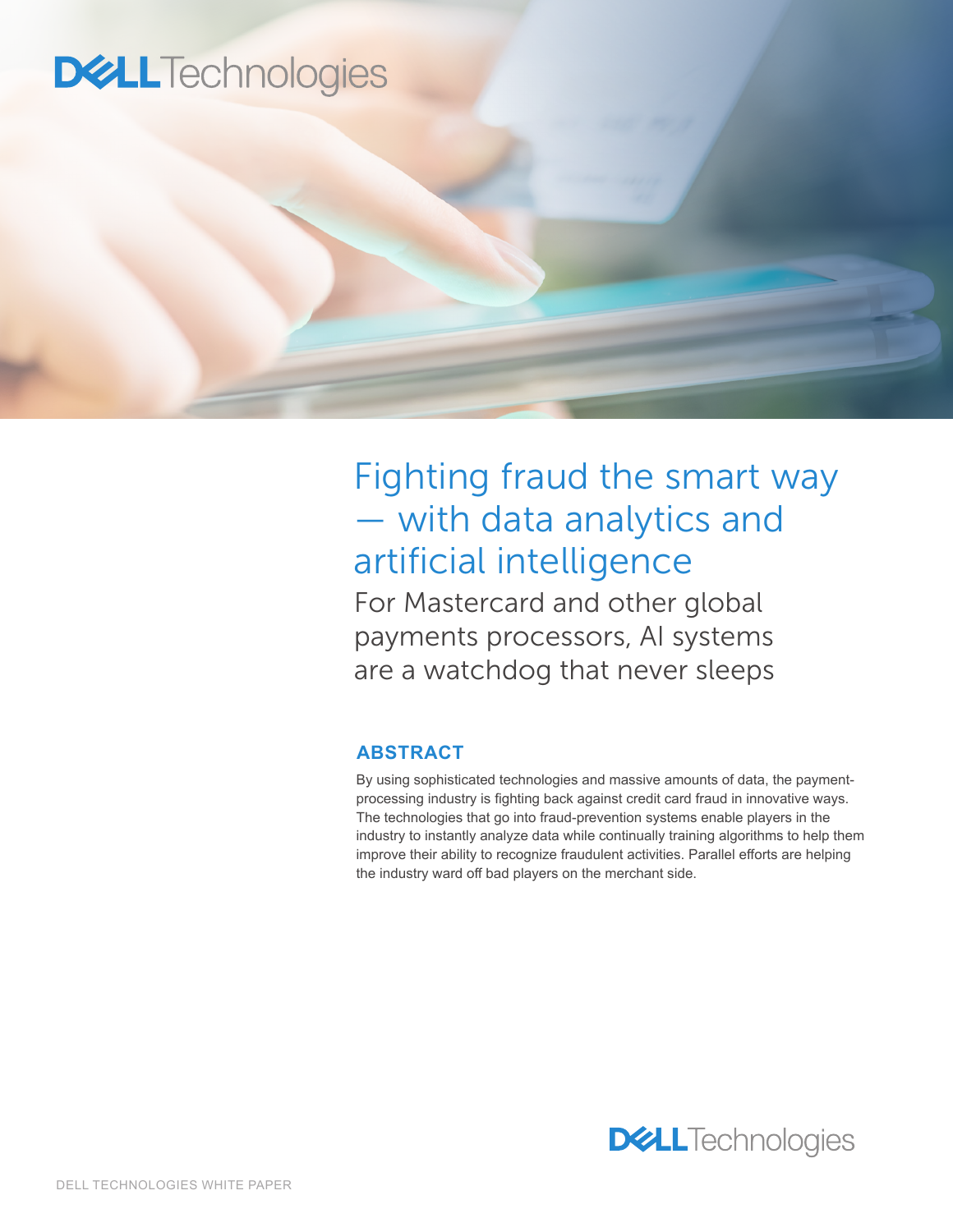## **TABLE OF CONTENTS**

| ONE COMPANY'S FIGHT AGAINST CARD FRAUD. 1 |  |
|-------------------------------------------|--|
| PUTTING BIOMETRICS TO WORK 2              |  |
| WARDING OFF RISKY MERCHANTS 2             |  |
|                                           |  |
|                                           |  |

The information in this publication is provided "as is." Dell Inc. makes no representations or warranties of any kind with respect to the information in this publication, and specifically disclaims implied warranties of merchantability or fitness for a particular purpose.

Use, copying, and distribution of any software described in this publication requires an applicable software license.

Copyright © 2020 Dell Inc. or its subsidiaries. All Rights Reserved. Dell, EMC, and other trademarks are trademarks of Dell Inc. or its subsidiaries. Other trademarks may be the property of their respective owners. Published in the USA September 2020, White Paper.

Dell Technologies believes the information in this document is accurate as of its publication date. The information is subject to change without notice.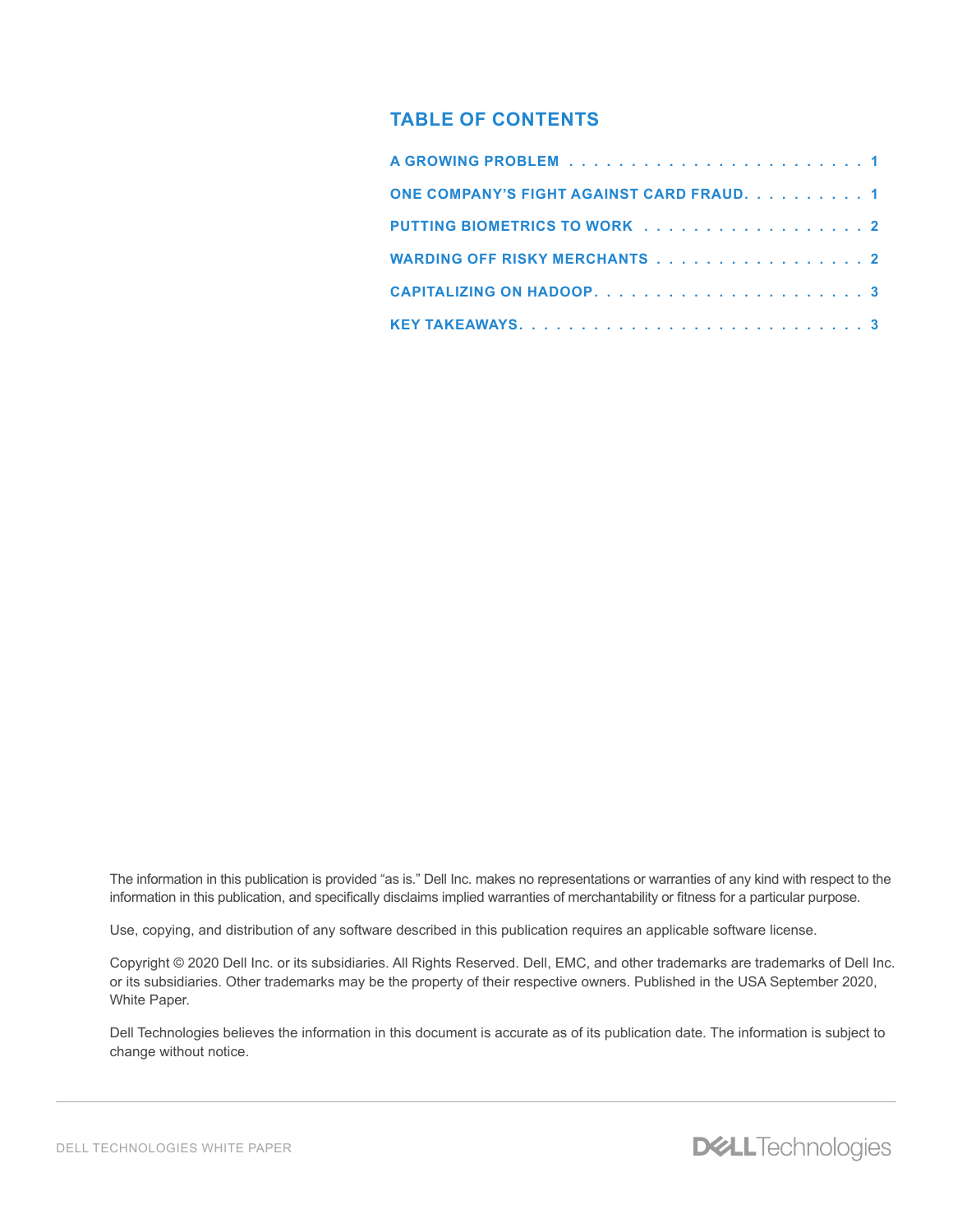#### **A GROWING PROBLEM**

Payments card fraud is also a growing problem and constant concern for merchants around the world. A 2018 study by the credit-reporting firm Experian found that almost threequarters of surveyed businesses cite fraud as a growing concern over the past 12 months and nearly two-thirds reported the same or higher levels of fraudulent losses over that same period.<sup>1</sup> Consumers, too, are worried. The Experian study found that lack of visible security was the No. 1 reason customers abandoned transactions.

Credit card fraud is a problem with a massive price tag. The Nilson Report, a publication that covers the worldwide payments system, predicts that worldwide losses as a result of credit card fraud will exceed \$31 billion in 2018. That's an amount equal to 7.3 cents for every 100 U.S. dollars of total card volume.<sup>2</sup>

As high as it is, the cost of card fraud would be much higher were payment processors not waging a constant fight against fraud, using all the tools at their disposal. These tools include machine-learning technologies, artificial intelligence algorithms and highperformance computing systems that examine every transaction in a matter of milliseconds.

#### **ONE COMPANY'S FIGHT AGAINST CARD FRAUD**

Mastercard is among the payment-processing companies fighting back against fraud every second of every day, using a war chest filled with sophisticated technologies. A case in point: To identify and stop fraudulent transactions, Mastercard leverages machine-learning algorithms running on HPC systems to process large data sets at lightning-fast speeds. In an interview with the tech-industry program theCube, Nick Curcuru, vice president of the big data practice at Mastercard Advisors, said the goal is to stop fraud in its tracks without disrupting or delaying legitimate transactions.<sup>3</sup>

While that's a challenging proposition for any company involved in retail sales, the scale at which Mastercard operates makes the problem all but unfathomable. According to Curcuru, Mastercard has 2 billion cards in use in more than 210 countries and territories. It processes 165 million transactions per hour, using machine-learning algorithms and applying 1.9 million rules to examine each transaction. It all happens in a matter of milliseconds.

The horsepower for this fraud-prevention engine is a secure, Payment Card Industry (PCI) certified Apache™ Hadoop® cluster based on high-performance computing systems from Dell Technologies. This fraud-detection machine-learning system uses supervised learning to look for established fraud patterns and unsupervised learning to identify emerging fraud patterns in real time.

With every transaction, the machine-learning algorithms examine things like a cardholder's buying habits, geographic location and travel patterns, along with real-time data on card usage — such as what they are trying to buy, where they are trying to buy it and what else they bought in the same day. Each transaction is analyzed in terms of the rules that relate to what a valid transaction looks like and what a fraudulent transaction looks like. The name of the game is to outsmart some really smart people with criminal intent.

- 1 Experian, "[The 2018 Global Fraud and Identity Report,"](https://www.experian.com/assets/decision-analytics/reports/global-fraud-report-2018.pdf) January 2018.
- 2 The Nilson Report, "[Card Fraud Worldwide](https://www.nilsonreport.com/upload/content_promo/The_Nilson_Report_10-17-2016.pdf)," October 2016.
- 3 **[Interview with theCUBE](https://siliconangle.com/blog/2017/07/10/mastercard-dell-emc-fight-cyberfraud-machine-learning-dellemcworld/)** conducted at Dell Technologies World 2017.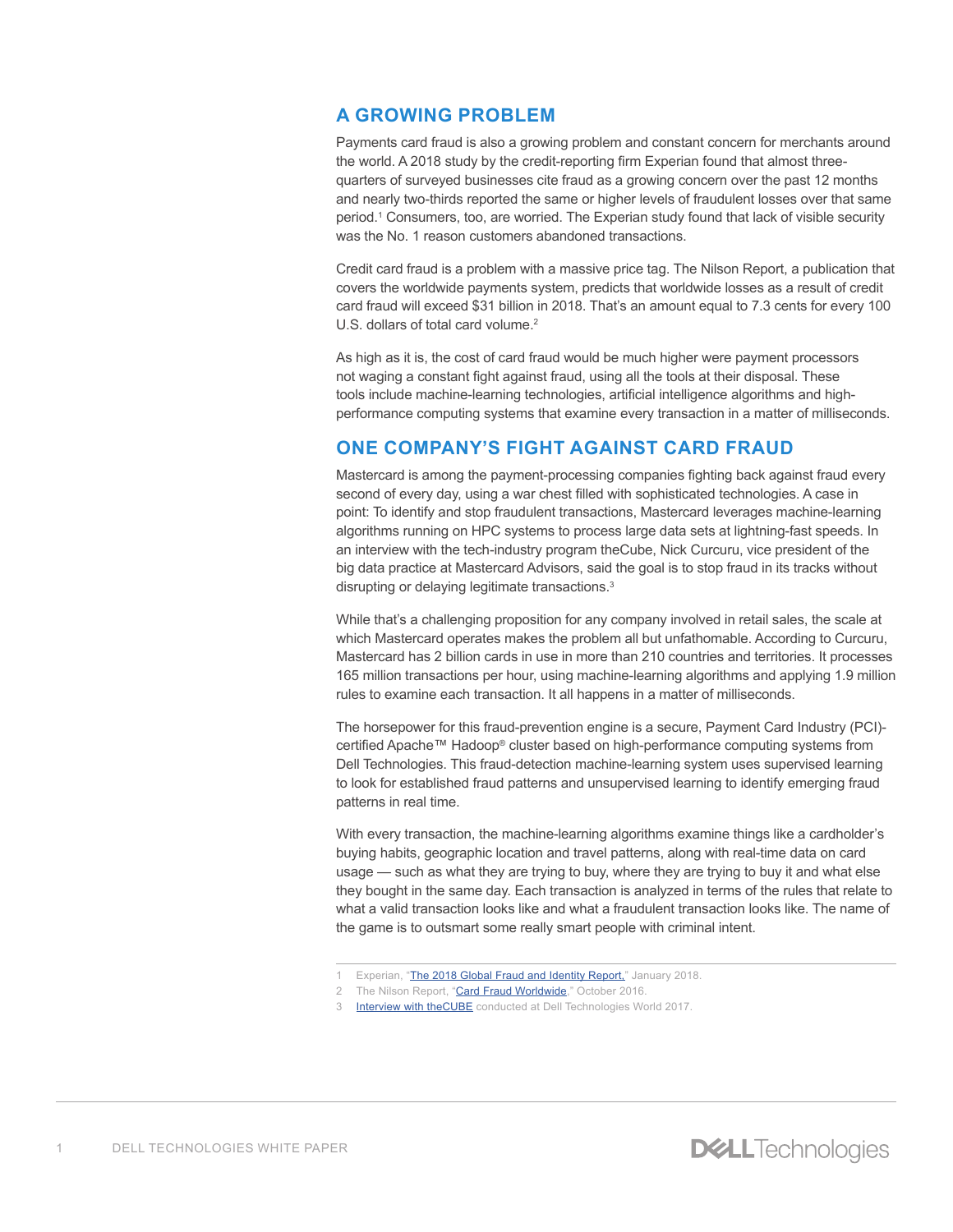"For us, it's a question of how can we stay one step ahead, because the fraudsters themselves are just as smart as we are," Curcuru told theCube. "They are graduating from some of the top universities worldwide. They are doing big data analytics themselves. This is a big business for fraudsters worldwide."<sup>2</sup>

To keep ahead of the bad guys, the machine-learning algorithms are always learning, so they can get continually better at what they do. "It's all about learning," Curcuru says. "It's not just one and done. The algorithms have to be constantly updated — in real time in some cases — so you're constantly in a learning phase." <sup>4</sup>

## **PUTTING BIOMETRICS TO WORK**

On another front, Mastercard is increasingly using biometrics, such as fingerprint, iris and facial recognition, as another tool to verify the identity of card users. For example, the [Mastercard Identity Check](https://newsroom.mastercard.com/videos/mastercard-identity-check-facial-recognition-biometrics/) service allows online shoppers to authenticate a purchase by touching the screen of a smartphone or simply showing their faces to the device and blinking — a concept sometimes referred to as "selfie pay."<sup>5</sup>

Today, Mastercard is taking biometrics to even higher level with the capabilities of [NuData](https://nudatasecurity.com/)  [Security](https://nudatasecurity.com/), an award-winning passive biometrics and behavioral analytics company that Mastercard acquired in 2017. The NuData technology identifies and verifies users based on their online interactions — behavior that can't be replicated by a third party. For example, the technology considers how individual users hold a device, the way they swipe it and tap it, and the pressure they put on the screen.

"These are all unique signatures," Curcuru says. "We use machine learning to build that profile. And it continuously builds that profile over time. Machine learning knows it's you from your signature."<sup>6</sup>

In cases in which a user's biometrics don't match the profile developed by machine learning, artificial intelligence steps in and stops the transaction. And it all happens in a matter of nanoseconds.

On the backend, this lightning-fast user verification is enabled by the close coupling of compute and storage, which reduces system latency. For this use case, Mastercard leverages Dell EMC Isilon scale-out network-attached storage systems, which allow the close coupling of compute and storage while enabling performance and capacity to scale independently of each other.

# **WARDING OFF RISKY MERCHANTS**

Fraud-prevention efforts also focus on warding off risky merchants. That's the case with a Mastercard solution that helps financial institutions evaluate a merchant's credit risk. The solution — called MATCH, for Mastercard Alert to Control High-risk Merchants — leverages a database with data on known and potentially fraudulent businesses. Mastercard acquirers use MATCH to find out whether other acquirers have terminated a merchant in the past and the reasons for the terminations. This helps financial institutions make informed decisions about onboarding merchants. Mastercard acquirers submit nearly a million inquiries to the database each month.

<sup>4</sup> **[Interview with theCUBE](https://www.youtube.com/watch?v=uGoQ_6-E_sQ)** conducted at Dell EMC World 2016.

<sup>5</sup> TechCrunch.com, "[MasterCard launches its 'selfie pay' biometric authentication app in Europe](https://techcrunch.com/2016/10/04/mastercard-launches-its-selfie-pay-biometric-authentication-app-in-europe/)," October 4, 2016.

<sup>6</sup> Interview with Dell Technologies, November 2018.